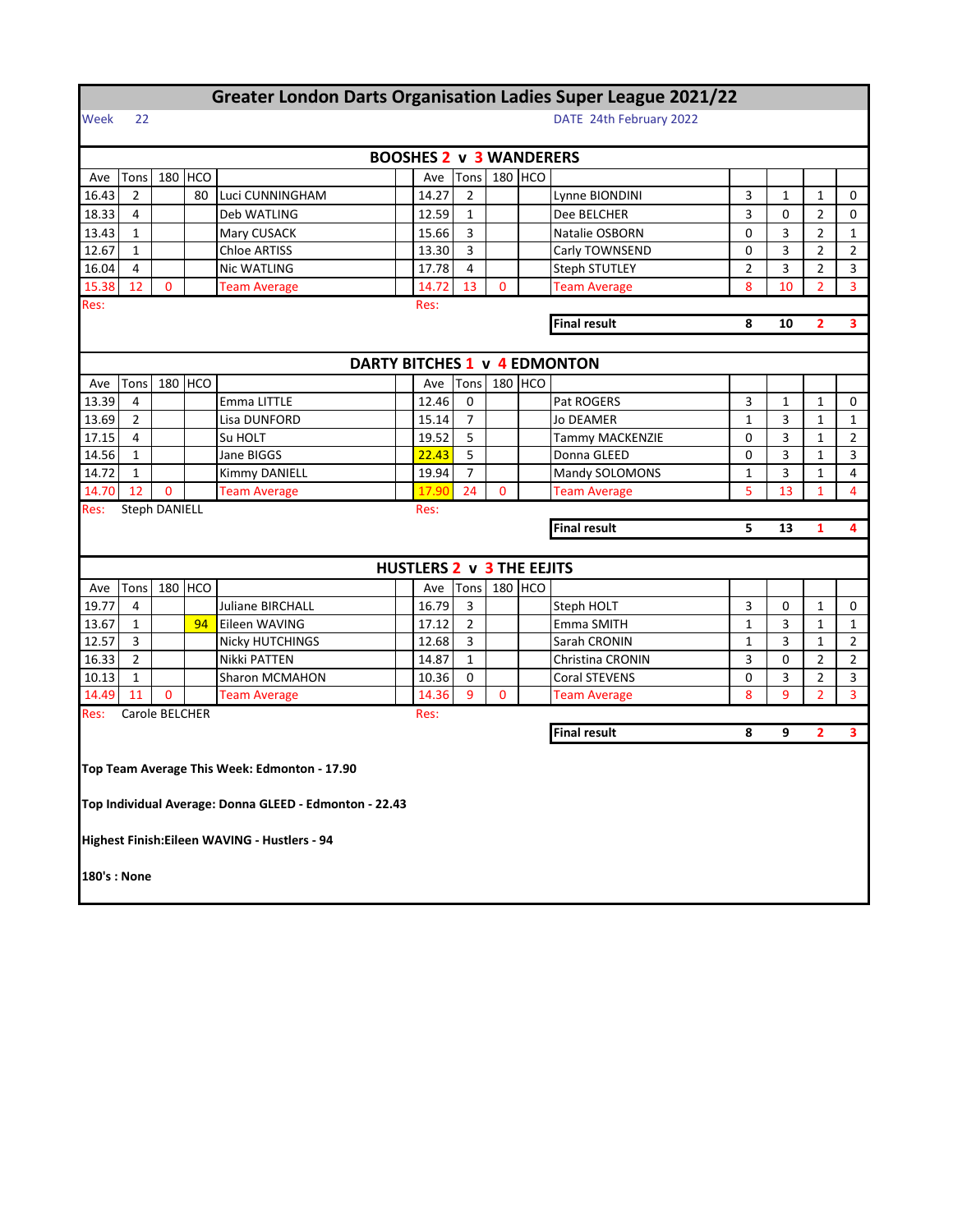|                              | <b>GLDO Ladies Super League 2021/22</b> |                      |    |                |    |                               |     |     |             |            |  |  |  |  |  |
|------------------------------|-----------------------------------------|----------------------|----|----------------|----|-------------------------------|-----|-----|-------------|------------|--|--|--|--|--|
|                              | Week 22 - 24th February 2022            |                      |    |                |    |                               |     |     |             |            |  |  |  |  |  |
|                              |                                         |                      |    | <b>MATCHES</b> |    | <b>SINGLES</b><br><b>LEGS</b> |     |     |             |            |  |  |  |  |  |
| Last<br>Week<br>This<br>Week |                                         | <b>TEAM</b>          | P  | W              | L  | <b>WON</b>                    | F   | A   | <b>Diff</b> | <b>PTS</b> |  |  |  |  |  |
|                              |                                         | <b>EDMONTON</b>      | 20 | 18             | 2  | 77                            | 243 | 120 | 123         | 77         |  |  |  |  |  |
| $\mathbf{2}$                 | $\overline{2}$                          | <b>WANDERERS</b>     | 20 | 17             | 3  | 74                            | 255 | 116 | 139         | 74         |  |  |  |  |  |
| 3                            | 3                                       | <b>HUSTLERS</b>      | 20 | 10             | 10 | 52                            | 183 | 177 | 6           | 52         |  |  |  |  |  |
| 4                            | 4                                       | <b>BOOSHES</b>       | 19 | 6              | 13 | 36                            | 150 | 200 | $-50$       | 36         |  |  |  |  |  |
| 5                            | 5                                       | <b>DARTY BITCHES</b> | 19 | 4              | 15 | 31                            | 136 | 221 | -85         | 31         |  |  |  |  |  |
| 6                            | 6                                       | <b>THE EEJITS</b>    | 20 | 3              | 17 | 25                            | 117 | 250 | $-133$      | 25         |  |  |  |  |  |